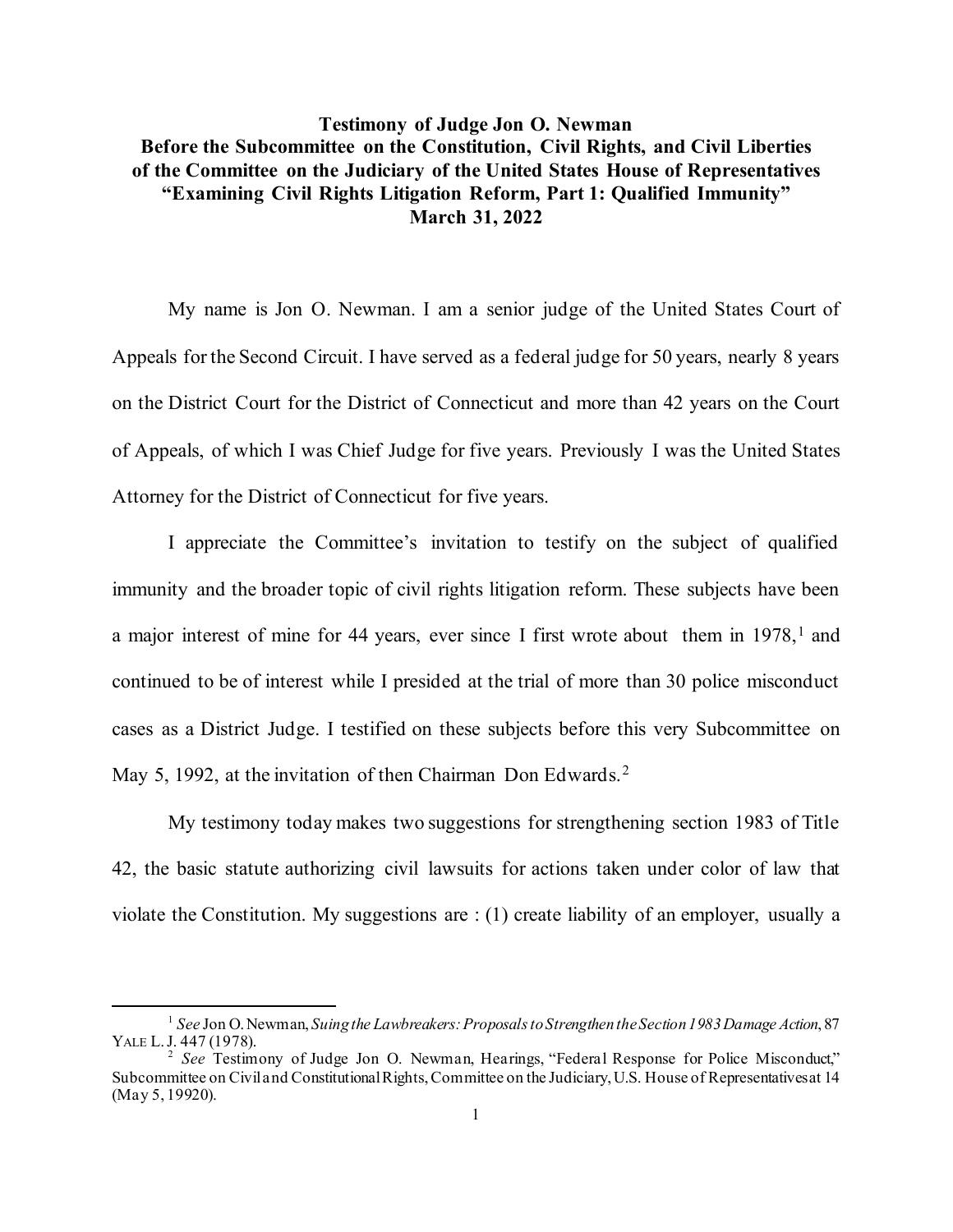city, for the action of a public employee, such as a police officer, that denies any person a constitutionally protected right, and (2) authorize the United States, acting by the local United States Attorney, to initiate a civil suit under section 1983, or intervene in an existing suit, to remedy the denial of a person's constitutional rights.

I start with a few words about the defense of qualified immunity for police officers. This defense has been a contentious issue for decades. The defense is not contained in the Constitution, in section 1983, or in any federal statute. The phrase "qualified immunity" was first used by the Supreme Court in 1974 in *Scheuer v. Rhodes*, [3](#page-1-0) a rather late development, considering that the predecessor of section 1983 entered federal statutory law in the Civil Rights Act of 1871.[4](#page-1-1) *Scheuer* concerned a suit seeking damages from a governor and other state officials for the 1970 shooting deaths at Kent State University. *See id.* at 234. Interestingly, the Court articulated the defense, not to give the defendants protection, but to make sure they were not insulated from liability by the absolute immunity available to judges and legislators.<sup>[5](#page-1-2)</sup>

The Supreme Court's first decision providing police officers with the defense that it had called "qualified immunity" in *Scheuer* was the 1967 case *Pierson v. Ray*. [6](#page-1-3) The Court relied on the availability of the defense at common law in actions for false arrest, together with the statement in *Monroe v. Pape*[7](#page-1-4) that section 1983 "should be read against the

<span id="page-1-0"></span> $3416$  U.S. 232, 247 (1974).

<span id="page-1-1"></span><sup>&</sup>lt;sup>4</sup> Act of April 20, 1871, ch. 22, 42dCong, 1st Sess. § 1, 17 Stat. 13.<br><sup>5</sup> *See* 416 U.S. at 248.<br><sup>6</sup> 386 U.S. 547 (1967).

<span id="page-1-2"></span>

<span id="page-1-3"></span>

<span id="page-1-4"></span> $7$  365 U.S. 167 (1961).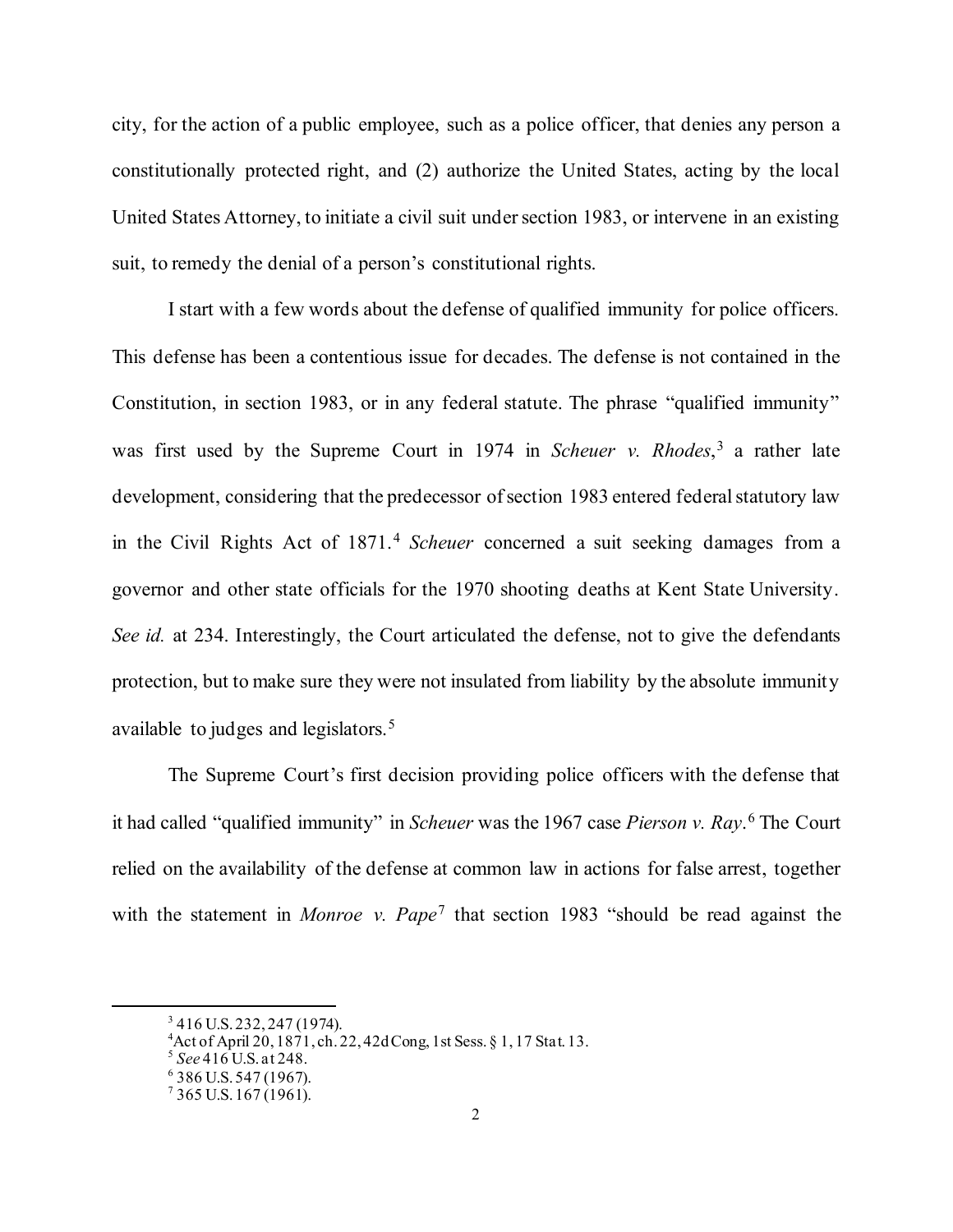background of tort liability that makes a man responsible for the natural consequences of his actions."[8](#page-2-0) Although *Monroe* had drawn from the common law a basis to *impose* liability on a public official, *Pierson* drew from the common law a *defense* to liability. In *Pierson*, the Court, following the common law, said that the defense to a section 1983 claim would be available where a police office had probable cause for an arrest and acted in good faith.<sup>9</sup>

One problem with the defense of qualified immunity is that it is difficult for a jury to understand. After presiding at several police misconduct trials, I sent a questionnaire to jurors who had served in a number of such cases. Their responses (and the response rate was high for this sort of inquiry) revealed that the jurors had little, if any, understanding of the qualified immunity defense at all.<sup>[10](#page-2-2)</sup>

Critics of the qualified immunity defense contend that it permits many violations of constitutional rights to go unremedied in lawsuits against police officers. Proponents of the defense contend that it is necessary to protect police officers from personal liability for making on-the-spot decisions that later appear to have violated a person's constitutional rights. There is force to both arguments.

I suggest that the arguments about qualified immunity could be defused and section 1983 could be made an effective remedy for police misconduct by making two changes to the statute.

<sup>8</sup> *Id.* at 187.

<span id="page-2-2"></span><span id="page-2-1"></span><span id="page-2-0"></span> $9\,$  386 U.S. at 557. For a more detailed account of the history and evolution of the defense of qualified immunity, *see* Jon O. Newman, *On Reasonableness: The Many Meanings of Law's Most Ubiquitous Concept*, The JOURNAL OF APPELLATE PRACTICE AND PROCESS 47-57, *available at* JOURNAL OF APPELLATE PRACTICE AND PROCESS 47-57, *available at* https://journals.librarypublishing.arizona.edu/appellate/article/id/2208. <sup>10</sup> *See* Note, *Suing the Police in Federal Court*, 88 YALE L.J. 781 (1979).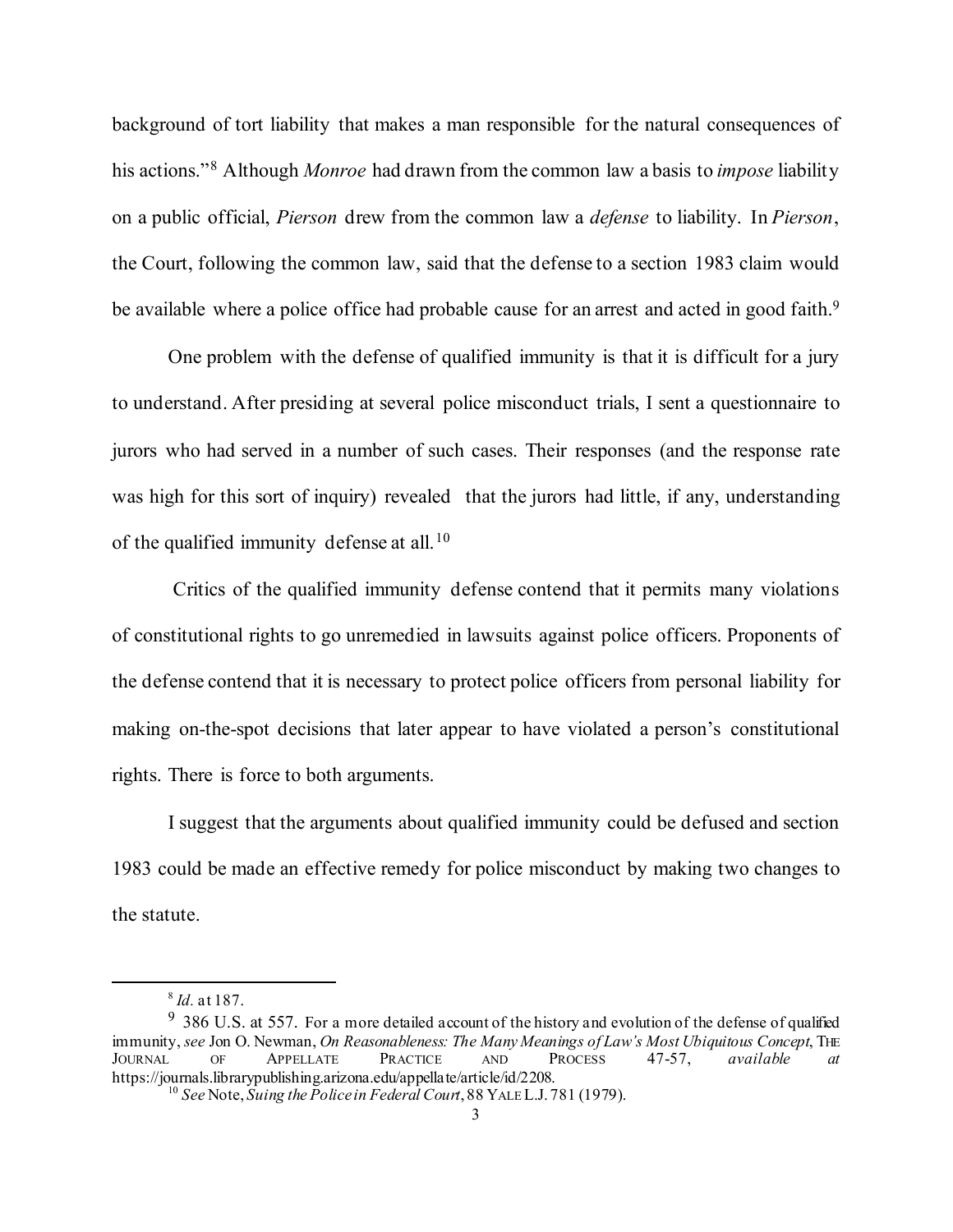1. The first needed change is to create liability of an employer, usually a city, for the action of a public employee, such as a police officer, that denies any person a constitutionally protected right, and (2) authorize the United States, acting by the local United States Attorney, to initiate a civil suit under section 1983, or intervene in an existing suit, to remedy the denial of a person's constitutional rights.

Congress has authority to authorize such employer liability under its power to enforce the Fourteenth Amendment,  $11$  because that amendment makes the provisions of the Fourth Amendment, which prohibits unreasonable arrests, unreasonable searches, and uses of excessive force, enforceable against the States through the Due Process Clause of the Fourteenth Amendment.<sup>[12](#page-3-1)</sup>

There would be nothing novel about making municipal employers liable for the constitutional torts committed by police officers they employ. Cities are liable today under the ancient doctrine of *respondeat superior* for all sorts of torts committed by their employees. A city is liable, for example, when the driver of a garbage truck negligently injures a pedestrian. The irony is that the constitutional tort of violating a person's constitutional rights is the only tort, committed by a municipal employee, for which a municipal employer is *not* liable.

I recognize that in some cities, a contract between a city and a police union provides that the city will indemnify a police officer found liable in a lawsuit under section 1983. However, the jury in these cases does not know about that contract and will frequently find

<span id="page-3-1"></span><span id="page-3-0"></span><sup>&</sup>lt;sup>11</sup> *See* Const. amend XIV, § 5.<br><sup>12</sup> *See Wolf v. Colorado*, 338 U.S. 25, 27 (1949).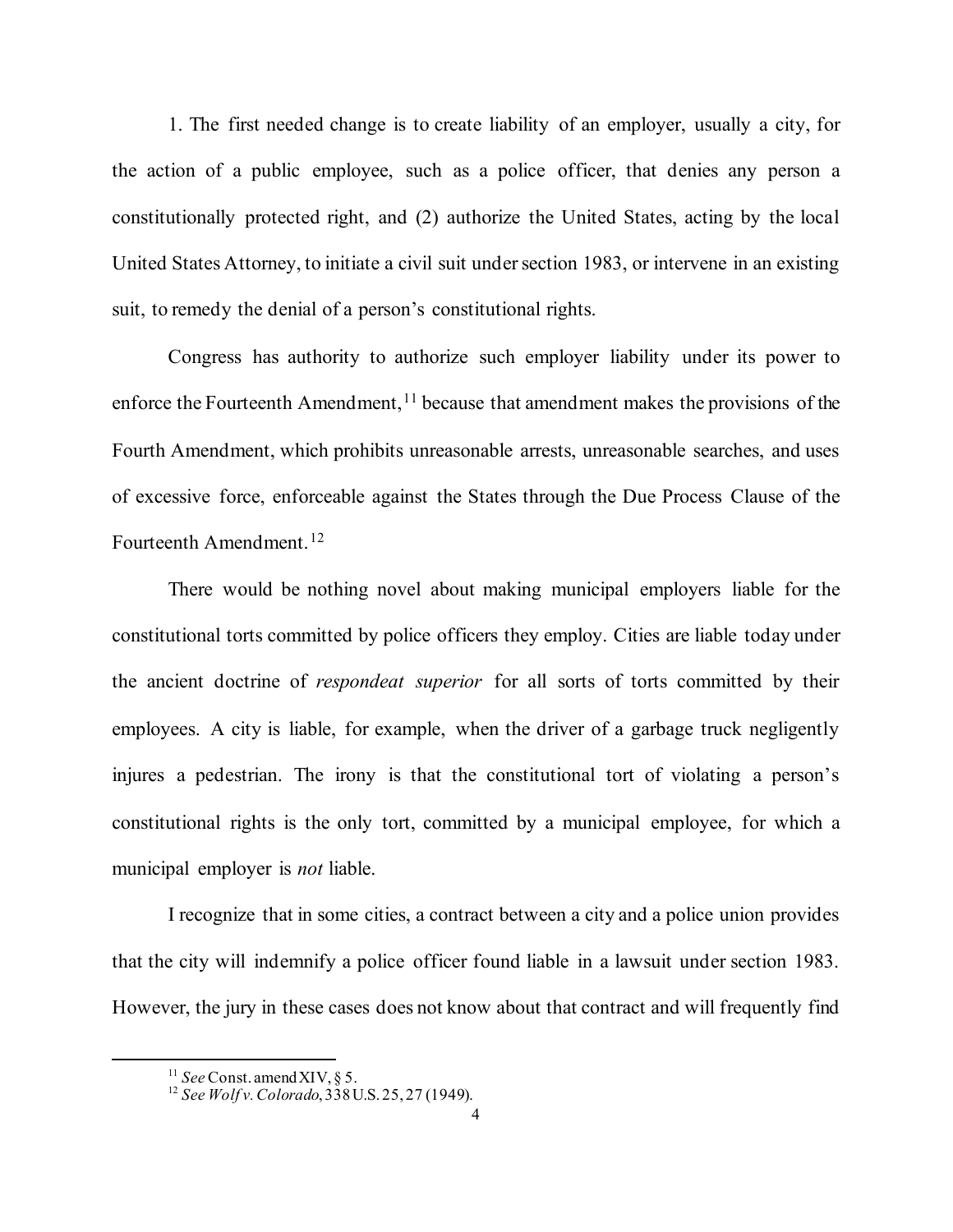the officer not liable to avoid what they think will be the imposition of liability for damages on the officer. Creating municipal liability would make the police officer's municipal employer a defendant in the section 1983 suit, and inform the jury that the employer would be liable for any damages awarded.

I also recognize that under current section 1983 law, a city can be found liable for the constitutional torts of its employees in one extremely limited circumstance. Such municipal liability is now available only under the highly restrictive standard established by the Supreme Court in *Monell v. Department of Social Services*.[13](#page-4-0) The Court ruled that a city could be found liable for an employee's denial of a constitutional right if "action pursuant to official municipal policy of some nature caused a constitutional tort."[14](#page-4-1) So, to take a well known recent case, if a police officer uses the excessive force of a prolonged chokehold that results in the death of a person whom the officer has arrested, the officer's municipal employer is liable under *Monell* only if using a chokehold that causes death is an official municipal policy. Such a policy is highly unlikely ever to be proved. The restrictive *Monell* standard should be replaced by ordinary municipal liability. The municipal employer should be liable for a police officer's unconstitutional action taken under color of law simply because it employed the officer, just as that employer is liable today for ever other tort its employees commit in the course of their employment.

<span id="page-4-0"></span>If employer liability is established for the constitutional torts of public employees such as police officers, the issue would then arise as to the status of the defense of qualified

<span id="page-4-1"></span><sup>13</sup> 436 U.S. 658 (2018). 14 *Id.* at 691.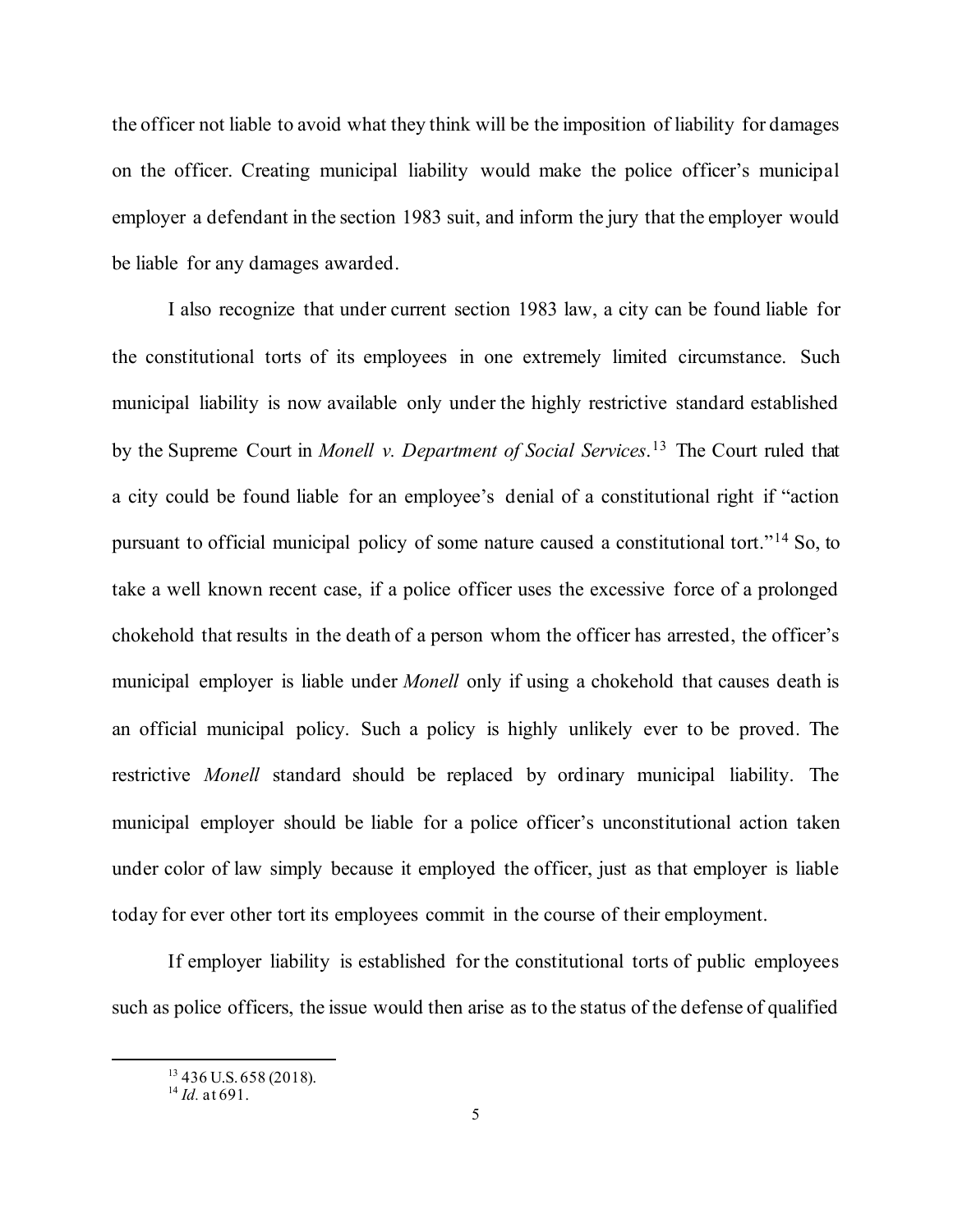immunity. One point would be clear. The defense would not be available to the employee's employer, whether local, city, or state. The Supreme Court ruled in *Owen v. City of Independence*,<sup>[15](#page-5-0)</sup> that the employer of an employee entitled to qualified immunity is not itself entitled to that defense.[16](#page-5-1)

With employer liability established, the status of qualified immunity with respect to the employee would be subject to several possibilities:

The defense could be retained in its present form with the victim relying primarily on a lawsuit against the employer.

Or the defense could be somewhat narrowed by eliminating the component of good faith and making the defense available to the officer only where the officer's conduct was not clearly beyond constitutional limits. Such a narrowing would be similar to the statutory limitation on a federal court's authority to issue a writ of habeas corpus to a prisoner challenging a state court conviction. The habeas corpus statute provides that the writ may not be granted unless the state court's decision was "an unreasonable application of clearly established Federal law,"[17](#page-5-2) and the Supreme Court has ruled in *Lockyer v. Andrade[18](#page-5-3)* that the state court's decision must be not only erroneous and not only clearly erroneous, but even more unreasonable than that.<sup>[19](#page-5-4)</sup>

<span id="page-5-2"></span>

<span id="page-5-1"></span><span id="page-5-0"></span><sup>&</sup>lt;sup>15</sup> 445 U.S. 622 (1980).<br><sup>16</sup> *Id.* at 638.<br><sup>17</sup> 28 U.S.C. § 2254(d)(1).<br><sup>18</sup> 538 U.S. 63 (2003).<br><sup>19</sup> *Id.* at 75.

<span id="page-5-4"></span><span id="page-5-3"></span>

<sup>6</sup>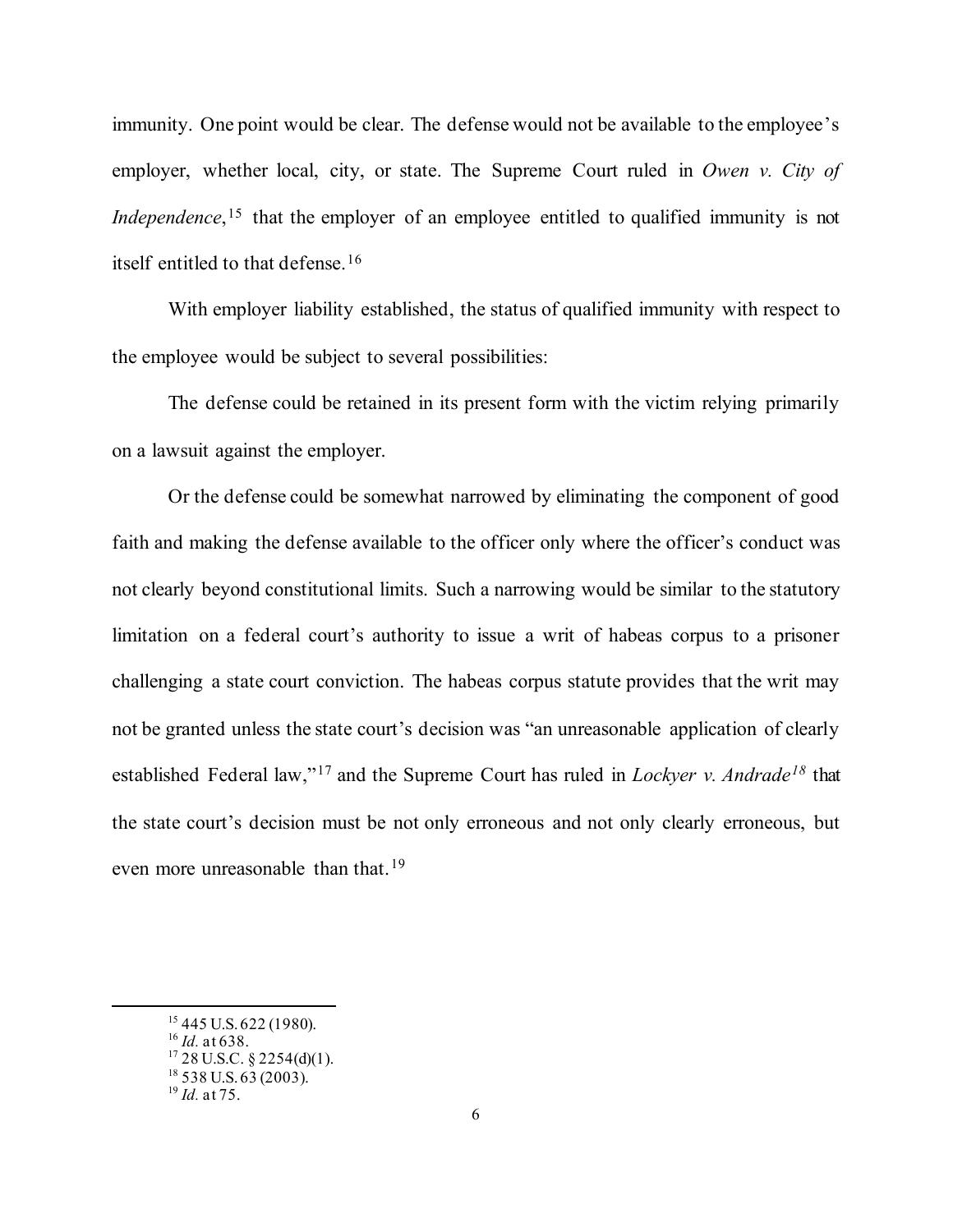Or the defense could be eliminated because the plaintiff would recover from the employer and have no need to seek recovery from the employee.

Or the liability of the employee itself could be eliminated, leaving the victim to rely solely on a lawsuit against the employer.

There is ample precedent in federal law for precluding a lawsuit against a public employee when a public employer is liable for a tort committed by a public employee. The Federal Tort Claims Act authorizes suit against the United States and precludes a suit against an employee of the United States.<sup>[20](#page-6-0)</sup> The United States displaces the employee as a defendant in the lawsuit.

I take no position on any of these options. My first suggestion is to urge amendment of section 1983 by creating employer liability for constitutional torts committed by public employees.

2. A second needed change to section 1983 would be authorizing the United States, acting by the local United States Attorney, to have the discretion to bring a section 1983 suit on behalf of a victim of police misconduct or to intervene in a suit that the victim has already initiated. The United States Attorney would not be required to bring such a suit, or to intervene in an existing suit, but would simply have the discretion to do so in appropriate

<span id="page-6-0"></span><sup>&</sup>lt;sup>20</sup> *See* 28 U.S.C. § 2679(b)(1) (A lawsuit against the United States for "the negligent or wrongful act or omission of any employee of the Government while acting within the scope of his office or employment is exclusive of any other civil action or proceeding formoney damages by reason of the same subject matter against the employee who act or omission gave rise to the claim," and "[a]ny other civil action or proceeding for money damages arising or relating to the same subject matter against the employee or the employee's estate is precluded.").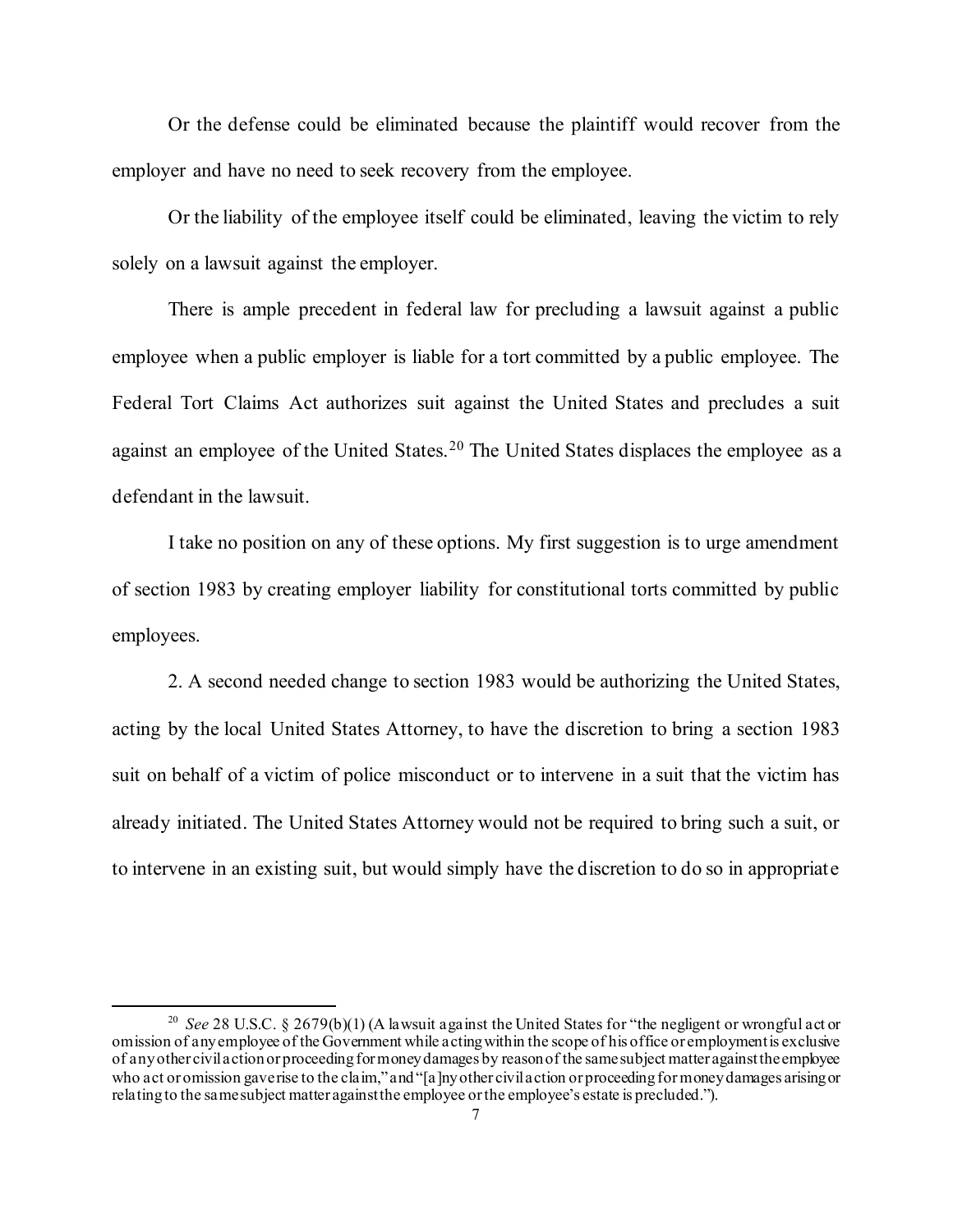circumstances. Again, the enforcement clause of the Fourteenth Amendment provides authority for Congress to make this change.

And, as with employer liability, there would be nothing novel about permitting the United States to bring a suit alleging denial of a person's protected rights. The United States can now bring a lawsuit to prevent denial on account of race or color of a person's right to vote,<sup>[21](#page-7-0)</sup> to prevent a discriminatory test for voting,<sup>[22](#page-7-1)</sup> to implement the 26th Amendment,<sup>23</sup> to remedy discrimination in employment,  $24$  and to remedy discrimination in public accommodations.[25](#page-7-4)

Permitting the United States Attorney to initiate, or intervene in, a lawsuit under section 1983 to remedy the violations of a person's constitutional rights resulting from police misconduct would have a significant benefit. The victim of police misconduct is sometimes a person with one or more felony convictions and for that reason is subject to substantial impeachment when testifying as the plaintiff. If the United States Attorney brought the lawsuit, the victim would still be a witness, subject to impeachment, but the prestige of the United States as plaintiff would substantially enhance the victim's credibility and increase the chances of a verdict finding a constitutional violation. The entire atmosphere of the trial would change dramatically. The investigatory resources of

<span id="page-7-1"></span><span id="page-7-0"></span><sup>&</sup>lt;sup>21</sup> 52 U.S.C. § 10308(d) (action to prevent violation of 52 U.S.C. § 10301).<br><sup>22</sup> 52 U.S.C. § 10504.<br><sup>23</sup> 52 U.S.C. § 10701(a)(1).<br><sup>24</sup> 42 U.S.C. § 2000e-5(f)(1).<br><sup>25</sup> 42 U.S.C. § 2000a-5(a).

<span id="page-7-4"></span><span id="page-7-3"></span><span id="page-7-2"></span>